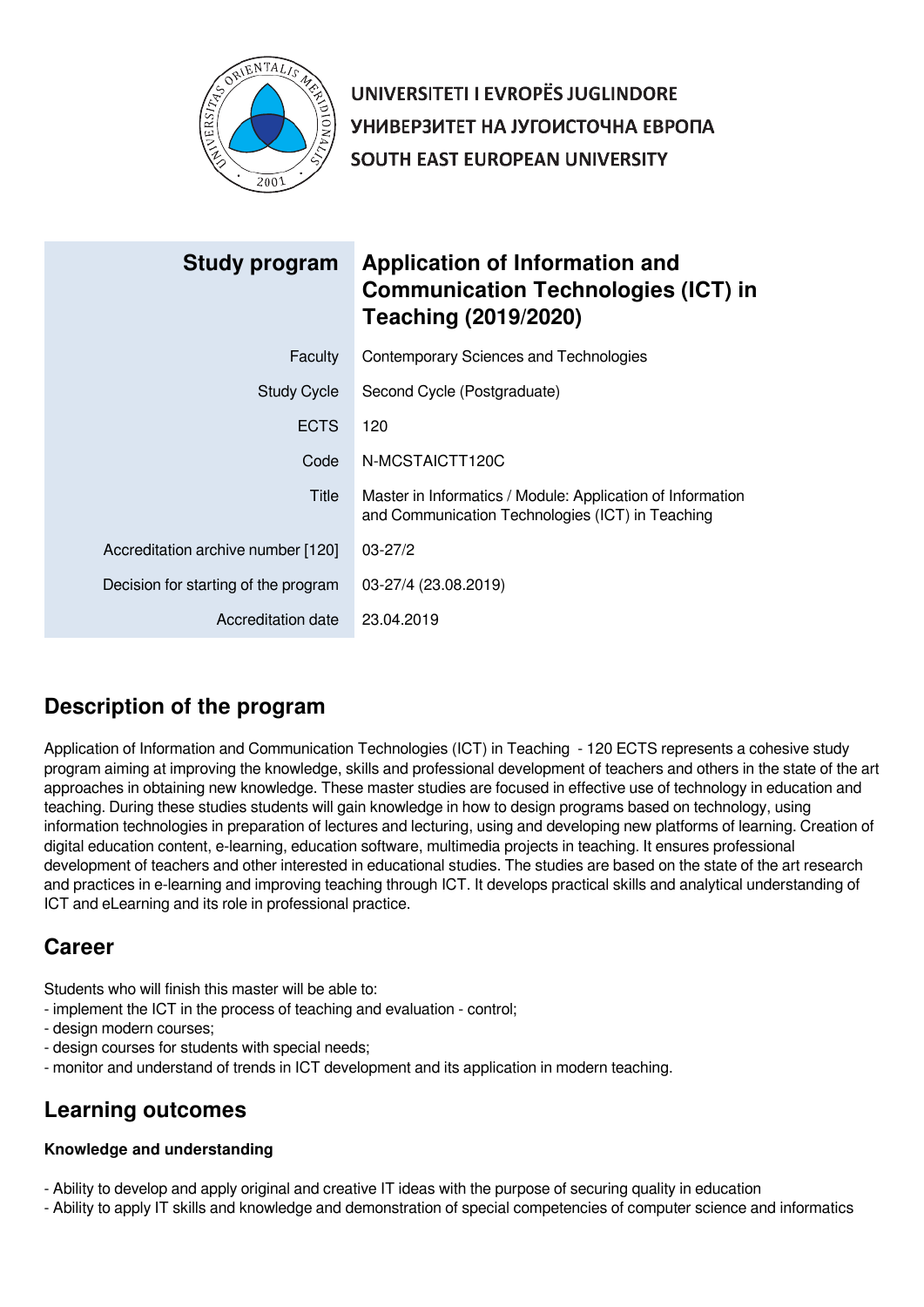with the purpose of organizing interactive teaching in education

- Knowledge and understanding from the fields of computer science, engineering and informatics (programming, web technologies, databases, basic networking, computer and information systems and multimedia).

- Knowledge of one or more subject fields which can qualify the student as an expert in applying knowledge in a given field.

## **Applying knowledge and understanding**

- Ability to critically, independently and creatively solve problems in new fields or environments for which there has not been much experience in education. Planning, leading and evaluating independent research in the domain of education but also creation and implementation of appropriate interactive multimedia materials, learning tools and online testing through games; - Creativity and originality in interpreting the knowledge from informatics through solving problems connected to goals and materials from the field they teach.

## **Making judgement**

- Ability for a creative integration and synthesis of knowledge from many fields in education, as well as administration of the educational process and evaluation of students with the help of IT tools designed for a particular problem. Creation of educative processes with the help of computer tools and techniques;

- Ability to deal with complex situations connected to specific educative processes introduced in real time in education;

- Ability to identify appropriate instances in education and to appropriately asses in situations lacking complete information or data based on personal, social and ethical principles and responsibilities connected to the application of knowledge and understanding.

## **Communication skills**

- Ability to exchange conclusions and proposals with argumentation and rational arguing of the same, both with experts as well as with people without expertise, clearly and unambiguously:

- Undertaking considerable responsibility for joint results;
- Leading and initiating activities.

## **Learning skills**

- Ability to identify personal needs and directions for individual and autonomous further personal education and its independent and autonomous application in the general fields of informatics;

- Ability to undertake personal responsibility for personal continuous education in the specialized business in the field of informatics and networked economy;

- Ability to undertake responsibility for further professional development and sophistication.

## **List of courses**

## **Semester 1**

- [MAICTT-104] [6.0 ECTS] **Learning Management Systems**
- [MICTT-105] [6.0 ECTS] **E-Learning Design: Learning, Instructions and Assessment**
- [MICTT-106] [6.0 ECTS] **Data Analysis**
- [6.0 ECTS] **Elective course**
- [6.0 ECTS] **Elective course**

## **Semester 2**

- [MAICTT-204] [6.0 ECTS] **Digital Content Creation**
- [MAICTT-205] [6.0 ECTS] **Gamification of Learning**
- [MAICTT-207] [6.0 ECTS] **Ethics and IT use in Education**
- [6.0 ECTS] **Elective course**
- [6.0 ECTS] **Elective course**

## **Semester 3**

[MAICTT-103] [6.0 ECTS] **Research Methodology**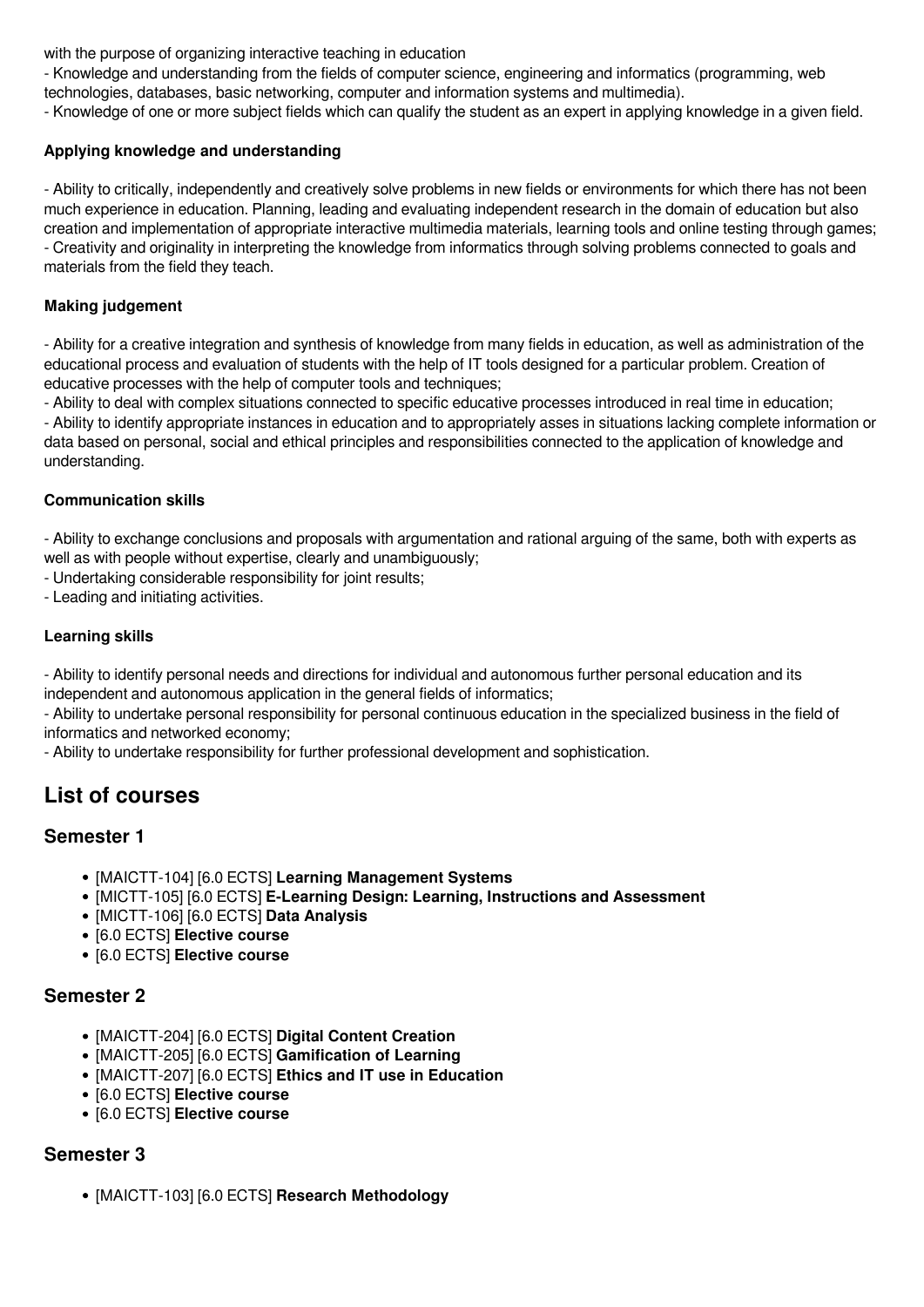- [MFE07] [6.0 ECTS] **Applications for Statistical Data Processing**
- [MAICTT-304] [6.0 ECTS] **Social Media in Education**
- [6.0 ECTS] **Elective course**
- [6.0 ECTS] **Elective course**

## **Semester 4**

[MAICTT-400] [30.0 ECTS] **Master Thesis**

## **Description of courses**

## **Core courses**

#### **Learning Management Systems**

The course is aimed to introduce the Learning Management Systems (LMS) as the key tools that sustain the new educational approaches. Although these systems usually have their own specifics, yet from a broader point of view they do offer some similar functionality. These functionalities will be introduced and analyzed too. The aim of the course is also to build a broader overview on the LMS trends and needs. The course will cover also analysis of the LMS implementation in several HE institutions. The practical part of the course includes creation of a course using the LMS authoring tools and conducting an online module using built-in technologies.

#### **E-Learning Design: Learning, Instructions and Assessment**

The course covers the methodology, skills, and techniques necessary for developing effective eLearning solutions. This course provides the foundation for instructional development. The main aims include: -Exploring current theories, principles, methodologies, and techniques of online learning -Creating interactive eLearning solutions that meet learners' needs -Building strong knowledge and skills to design eLearning interactions that increase learning effectiveness.

#### **Data Analysis**

Aims of the course program: • Understanding on data collection and, data preprocessing; • Use of probability and statistic in data analysis; • Distinguish between descriptive and inferential statistical analysis; • Produce effective data visualizations for acquired and prepared data; • Performing data analysis by using of R; • Deduce results from statistical analysis and provide greater insights about data; • Assess the output of various statistical tests.

#### **Digital Content Creation**

The objective of this course is to explore the design, development, and integration of digital media to enhance the learning experience and to investigate how emerging digital media and tools impact technology-mediated learning environments.

#### **Gamification of Learning**

The aim of this course is to address significant topics to utilization of gamification in educational settings. Students will learn what gamification is and how to implement gamification in the classroom. The course will provide an overview of gamification or game thinking onto the instructional design courses. It will outline a layered blueprint for instructional design that caters to the intrinsic motivation elements of gamification, in particular the elements of flow and self determination theory.

#### **Ethics and IT use in Education**

This course provides a comprehensive overview of the current ethical issues in Information Technology (IT) use in education. It examines an array of long-standing and emerging issues facing IT users ranging from free speech, privacy, intellectual property, hacking, and the digital divide, to ethics in social networking and online communities. The course discusses the ethical dilemmas and responsibilities of IT users, and promotes the critical examination and responsible use of IT.

#### **Research Methodology**

This course provides a comprehensive introduction to research methodologies, the basic research theories and protocols, and writing research proposals. Students in this course will learn about the cyclical nature of applied research and the iterative process of research writing. The course teaches students how to identify the subject of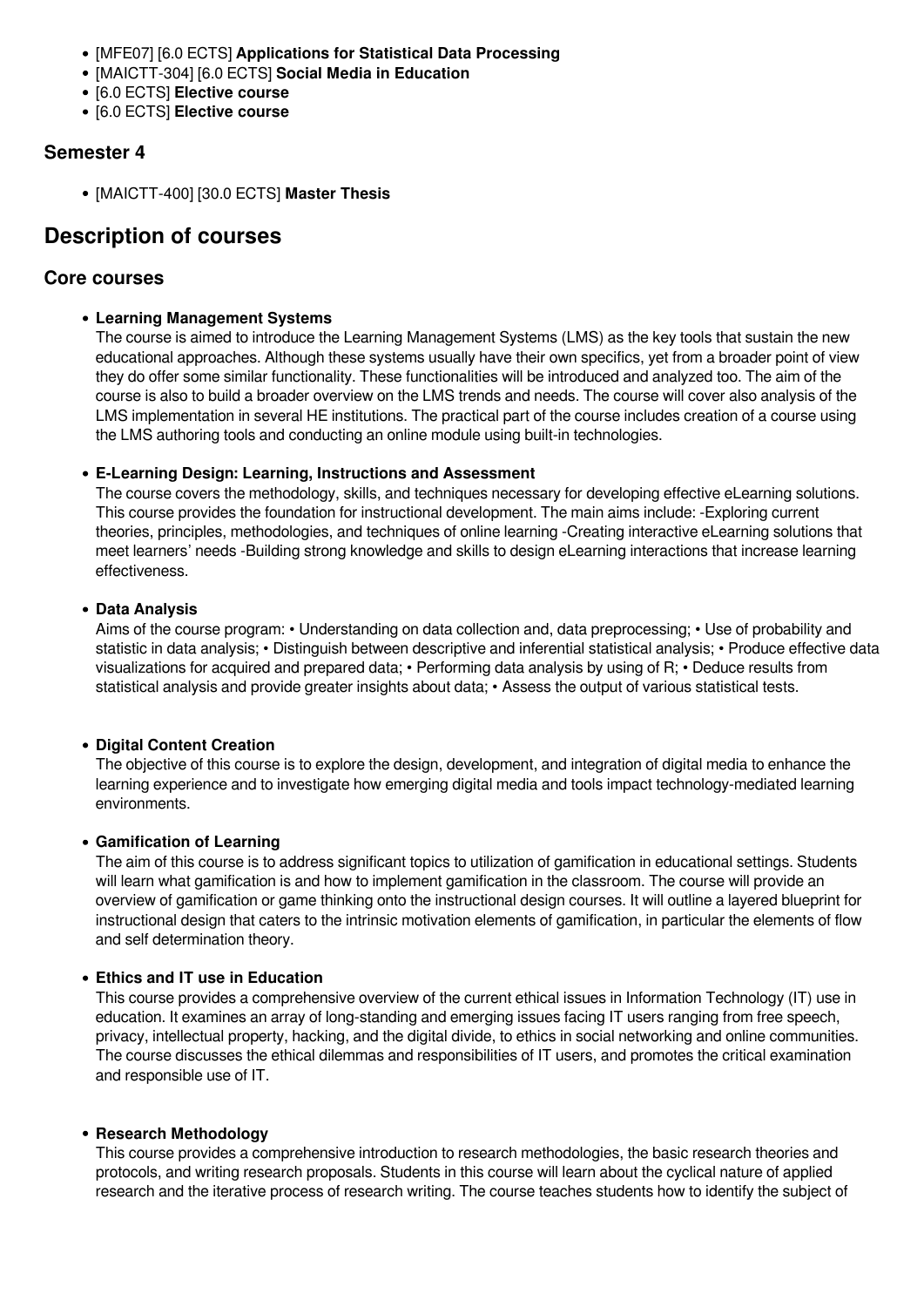study, formulate questions, organize a literature review, and select appropriate research projects and methodologies. By the end of the course, students will complete a proposal that includes an introduction, a statement of the problem (the meaning of the study), literature review, methodology section, references, and schedule of the project.

#### **Applications for Statistical Data Processing**

The aim of this subject is: - To display the technical elements in the field of statistics: organizing, processing, comparing through analysis and publication of data. - To enable students to acquire advanced knowledge and skills from selected advanced chapters of the applications for statistical data processing. - Practical application of these objectives in statistical processing of data obtained from questionnaires, reports, scientific studies and other documents.

#### **Social Media in Education**

- Describing and implementing new paradigms for communication, learning, and education. - Introducing students to various social media platforms as well as using them for their academic and professional development. - Establishing a positive digital footprint and gaining experience with Personal Learning Networks (PLNs).

#### **Master Thesis**

This module enables students to transfer their skills and knowledge to research and make more complex task of the master thesis. The module is designed to be fully practical and students to acquire the necessary knowledge and skills to approach writing the thesis. The module has unique return result-to enable students to write the master thesis with minimal difficulties, and with maximum efficiency. The course aims to improve research techniques and style of writing paper, taking into account stopping illegal means, such as plagiarism and infringement of copyright, which are prohibited by the Statute of SEEU.

## **Elective courses**

#### **Computer Systems**

Upon completing this course, students should: - Understand the basics of computer systems and their organization; - Know how to integrate various numeric systems; - Understand Boolean algebra and its application; - Understand the principles of computer architecture; - Differentiate between different operating systems and their application; - Understand the basics of computer networks.

#### **Introduction to Database Systems**

- Presentation of conceptual model and model based on entities and relationship, conceptual modeling, E-R diagram; - Presentation of relational model, relational databases; - Introduction to SQL language; - Normalization of the database schema; - Introduction to database management systems, tools for defining, using and maintaining the database, tools for forms and for creating reports.

#### **Multimedia in Education**

Goals of the study programme: - To enable students to acquire basic knowledge and skills in the multimedia area; - To enable students to acquire theoretical and practical knowledge in the field of multimedia, and to implement the same techniques and methodologies in their classes; - To enable students to broaden and deepen the general knowledge of multimedia concepts (text, image, audio and video) and use them in designing the learning process; - To enable students to work on projects, individually or in groups, who by nature, may be scientific - research projects development projects or internship.

#### **Software for Educational Purposes**

Objectives of the curriculum: - The definition of educational software, the importance of using various software in the educational process, its usage, evaluation of the benefits of the use of educational software; - Presentation of various educational software, both free and commercial; - Use of educational software for learning a subject (e.g., subjects of science, language, etc.) - Principles for design and engineering of educational software.

#### **Introduction to Technologies in Education**

Goals of the study programme: - To demonstrate knowledge, skills and concepts connected to technology and computers - To use current and new technologies in improving and integrating education for instruction, knowledge and learning; - To identify and evaluate / review the suitability of computer software in education as well as the suitability and adaptability of students with special needs; - To identify and use suitable / appropriate internet sites and resources to improve the education and learning; - To demonstrate the usage of computers for developing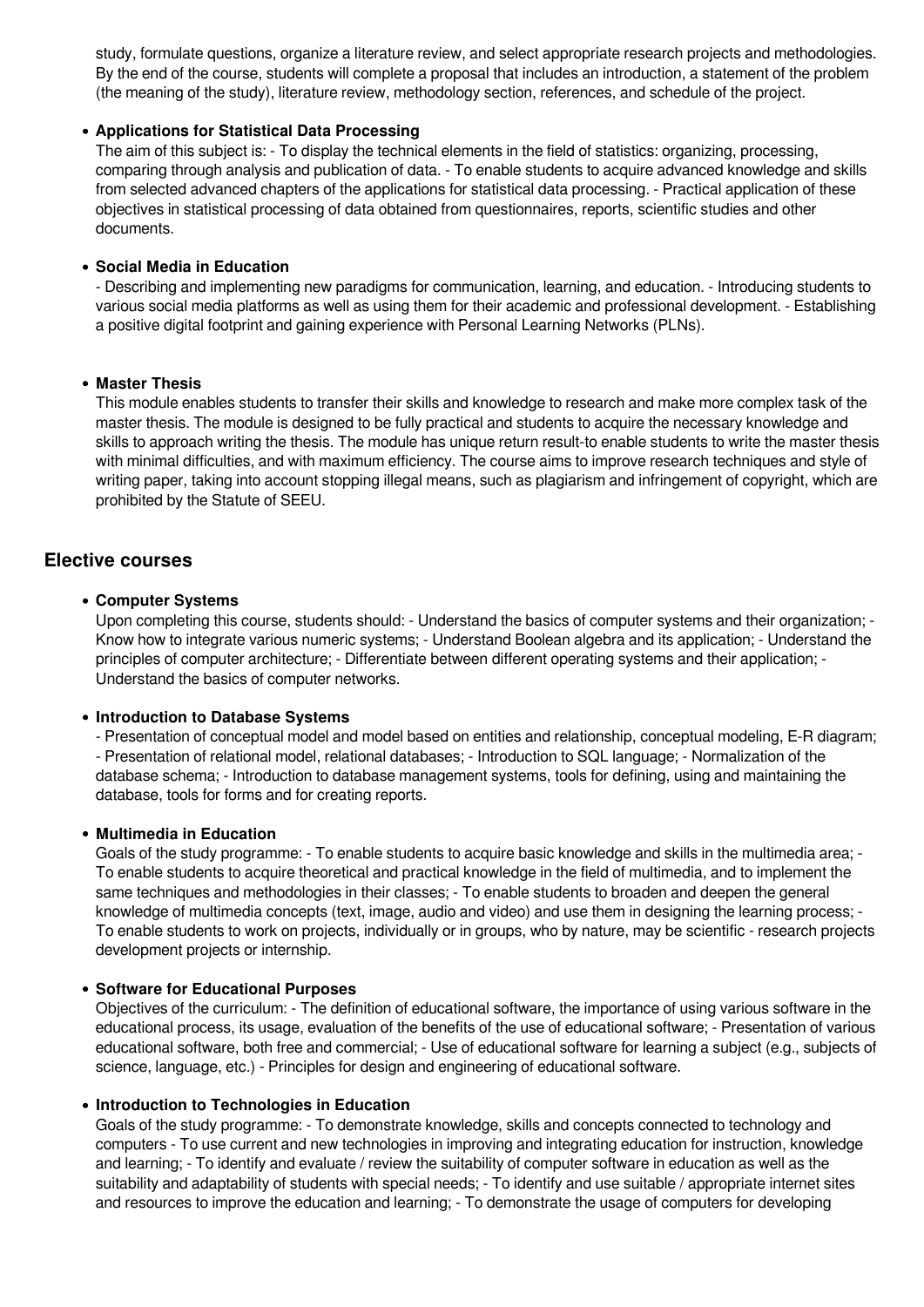teaching material and using children software to support and improve the learning for students of all ages; - To select suitable technological tools in learning, teaching, grading and evaluation; - To develop activities through development domains which incorporate the usage of technology and to secure adaptation for all students.

#### **Professional Ethics in Information Technologies**

The course provides an introduction to ethical and moral values in general, and use of information Technologies, in particular. Also the course is an introduction to the design and implementation of IT professional codes of ethics in public and private institutions. It analyzes and discusses ethical dilemmas in professional use of information technologies. Through concrete examples it covers all areas of study related to ethics when using information technologies.

#### **Assistive Technologies for Students with Disabilities**

The aim of the course is to help students learn the technology for easing the education of children with special needs. This course covers information about the use of technology for many types of handicap, such as blindness, deafness, students with motor obstacles, etc. The course covers a broad overview of the use of contemporary technology and online resources which could be used to help students in their everyday tasks envisioned with the teaching plan.

#### **Design and Evaluation of Learning Web-Based Environments**

This course aims to encourage students who want to learn the basic theories of design of learning and teaching as a basis in evaluation and development of web-based systems or learning applications. Through lectures and discussions, students will have the ability to use and analyze various conventional and mobile web-based applications and technologies aimed for online interaction and collaboration. Students will also discuss, share and apply design strategies to support development of online environments which will enable and ease the interactive learning. To complete the course, students will form groups and work in teams in developing small web-based learning systems as part of their final project.

#### **Data Processing in Education**

Goals of the study programme: - Getting to know the concepts of data and information, types of information, relevant data in education, classification of data ; - Methods of data processing, mathematical and statistical data processing; - Getting to know and apply the techniques of data mining; - Visualization and presentation of data; - Knowledge of computer tools (software packages) for data processing;

#### **Scientific Papers Writing Tools**

This course is designed to give graduate students the skills necessary to write scientific papers and master thesis, and to prepare other research works for presentation or publication.

#### **Rhetoric**

During its long history of 2,500 years, rhetoric was used to indicate many different things; but rhetoric nowadays is considered as the art of persuasion through language. Rhetoric marks the way that an individual is linked to a particular theme or idea in order to convince the others. Rhetoric is characterized by several distinguishing features.

#### **Multilingualism and Multiculturalism**

The purpose of this subject will be multilingualism in multicultural societies as a social phenomenon. This phenomenon is massive in the world. During the lectures, more precise terms such as monoculturalism and multiculturalism will be considered. The term 'linguistic nationalism' has at least two forms of this nationalism, which collide with each other: for the leaders of the most powerful countries nationalism means expansion, and for minorities it takes the form of defiance and struggle for the affirmation of identity, despite such pressure. The emphasis during the program will be multiculturalism in education. In the schools curricula consists of contents from different cultures.

#### **Professional Communication**

The course is focused on the development of those communication skills that are essential for effective functioning in the professional world. Students will study the process for analysis of different communication situations, and will accordingly comprehend them. Among the themes that will be covered are communication in organization, interpersonal and group communication, oral presentations, interviews for employment, professional business letters and interpersonal skills including group dynamics and teamwork.

#### **Project Management**

On successful completion of the course, students will be able to: - plan the activities necessary to implement the project, identify their interdependencies, their duration and costs; - prepare the necessary reports and perform all the